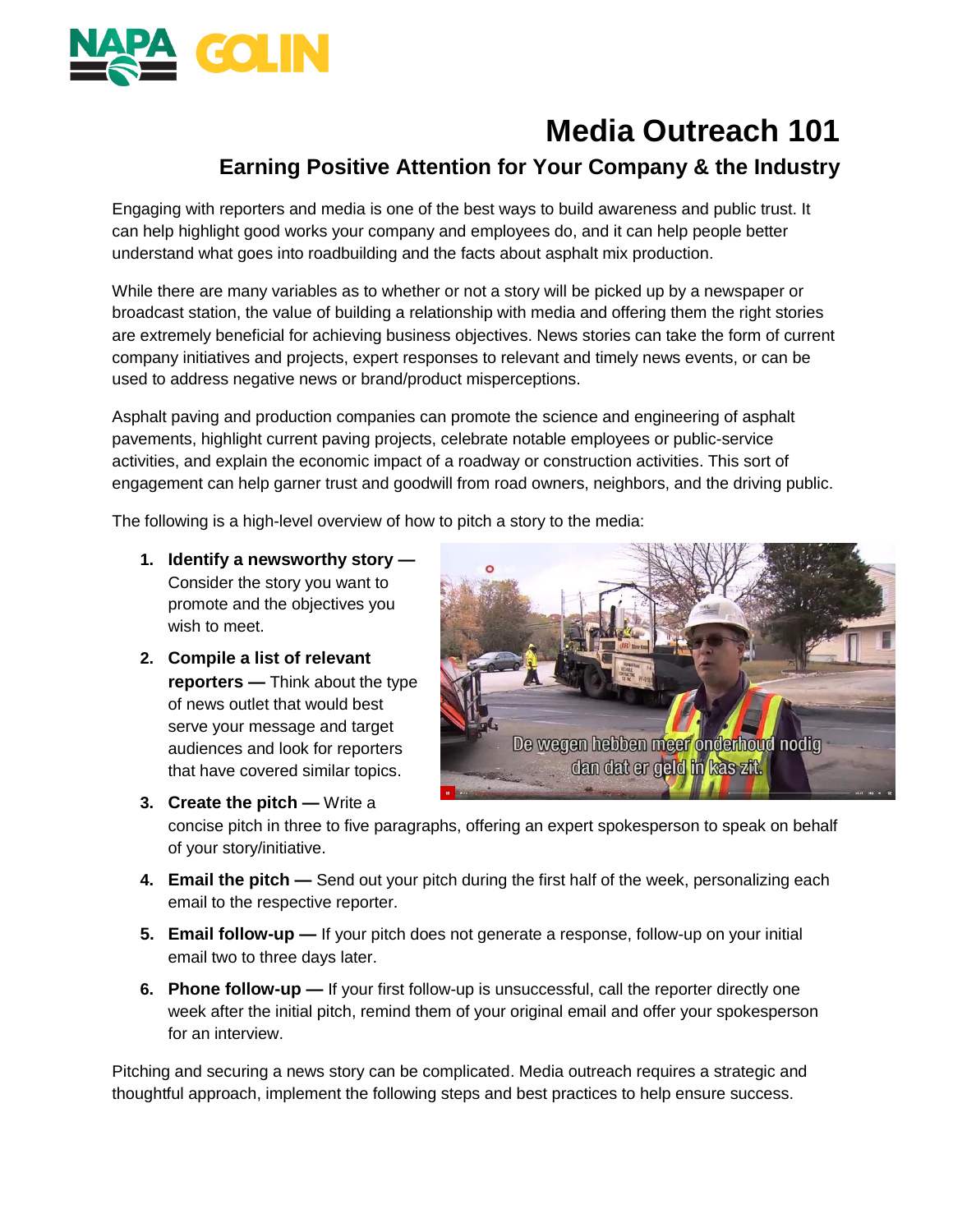

# **1. Ask yourself: Is this story newsworthy?**

Before you put together a news pitch, you must determine if the story is truly newsworthy. It's important to calibrate your expectations; journalists are flooded with pitches, sometimes hundreds over the course of the day, depending on the outlet.

Thinking about the following parameters can help your story stand out:

- **Impact —** The greater the consequences and number of people affected, the greater the newsworthiness. Is there a new twist on something familiar that may have a great impact? Are there any economic, social, or environmental impacts that can be detailed?
- **Timeliness —** The story needs to be relevant and the timing should seem natural. Ask yourself: Why does this story need to be told now? Has this story been told before in your market? How is this different than similar stories that have been covered?
- **Human Interest —** There is potential to get "tunnel vision" and only think about the value of the news in the context of industry. It's important to recognize the big picture. How will this story or announcement benefit people, businesses, or a community? What would catch your eye if you didn't work within this industry or were involved in this project?

# **2. Determine whether the story is relevant to a local or national audience.**

Think about who will be affected most by this story. Does the story have implications for the industry as a whole? If so, a national media outlet or trade publication could be the best fit. If the impact of a project will have the greatest impact on a local community or a single state or region, a local or regional consumer-oriented outlet should be considered.

It's important to note that there can be overlap in these categories. For example, a large natural disaster that affects a local community's infrastructure may receive national attention. While it only immediately impacts a specific community, a story could be pitched to national outlets as well. Conversely, you may be able to provide a local perspective on a national story, for example the importance of investing in infrastructure.

It is important to monitor the news and see what topics are receiving attention.

# **3. Put together a list of relevant media outlets and reporters.**

Once you've determined your audience, you can identify the media outlets and reporters that would be most likely to cover the story. Is this story more technical and industry focused, or consumer focused? In this step, select your outlet (i.e., blogs, trade press, national or local outlets, or a combination of the four, if applicable) and research news stories to find reporters who have covered similar topics.

Be aware of previous news coverage of your company by your selected outlets; it's possible to re-pitch reporters who have written about your company or the industry favorably in the past. Think about reporters' beats. A transportation reporter is likely to be interested in an active interstate rehabilitation project, for example; a science reporter may be interested in learning about warm-mix asphalt technologies.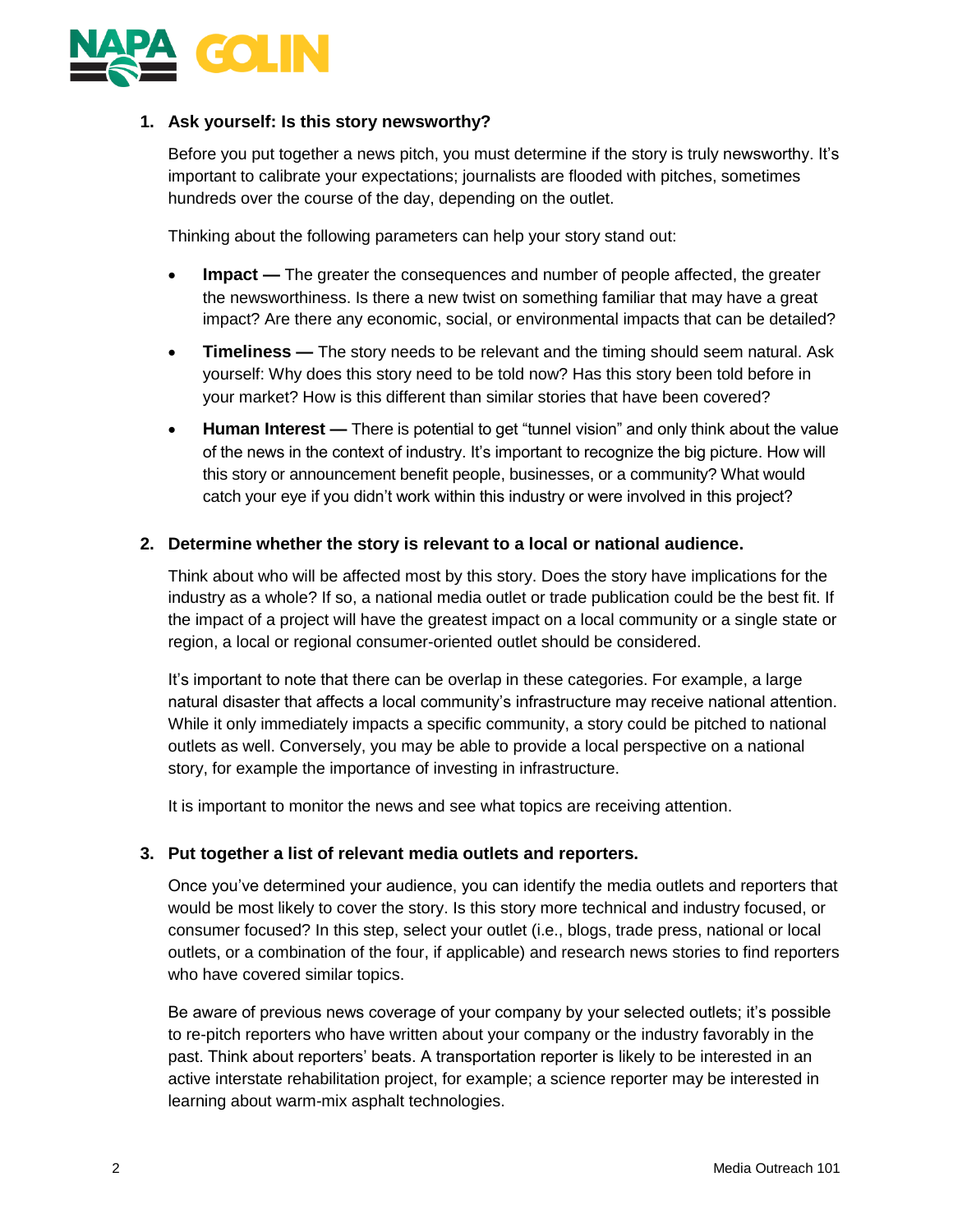

Start to compile a list of appropriate journalists, their emails and their phone numbers. Only one journalist per media outlet should be pitched.

*Best Practice Note: Generic newsroom contacts should be a last resort, only use if you're unable to find the direct email for your targeted reporter. The story is more likely to be picked up if sent directly to relevant journalists.*

# **4. Select your spokesperson.**

Who is the expert on the subject that should be interviewed by the reporter? Offering a spokesperson who is directly tied to the project or subject at hand is essential. This person should hold the most knowledge about the project and be ready to answer any questions regarding technical or economic implications. They also need to be ready to address potentially negative or controversial questions.

This person should also be well-spoken and comfortable answering questions over the phone or on air, if you are pitching broadcast media. Someone who has had experience with media interviews is preferable.

# *A few general rules for a spokesperson:*

- **Be prepared.** Know who you will be speaking with, what sort of reports they have previously filed, and what other issues might arise in an interview.
- **Expect to be interrupted.** A reporter generally isn't looking to present your story in a vacuum. They may bring up concerns or questions that differ from what you planned to talk about.
- **Remain calm.** Even if the reporter asks questions in a confrontational manner, do not rise to the bait; respond in a reasonable manner. This is especially important for an oncamera or on-the-air interview.
- **Don't lie to a reporter.** If you are uncertain or don't know an answer, say so and either offer to follow up on it later or suggest another resource who might be able to answer, such as your State Asphalt Pavement Association.
- **Stay focused.** You have a story to tell, but it's easy for a conversation to wander into areas you aren't prepared to discuss. Keep on topic and return to your planned topic as quickly as possible.

# **5. Write your pitch.**

Now that you have your audience, outlet, and reporter determined, you can develop a tailored pitch. Note: It is highly recommended to include touches unique to the reporter your pitching in the email, mentioning past relevant coverage and specifically addressing the reporter by name in the greeting, for example. The subject line will serve as the story hook and will require impressible content to get the reporter's attention. The subject line should be like a headline; it should explain, in just a few words, the news story and its implications well enough to entice the reporter to read the body of the pitch. The pitch itself also needs to be as concise and to the point as possible.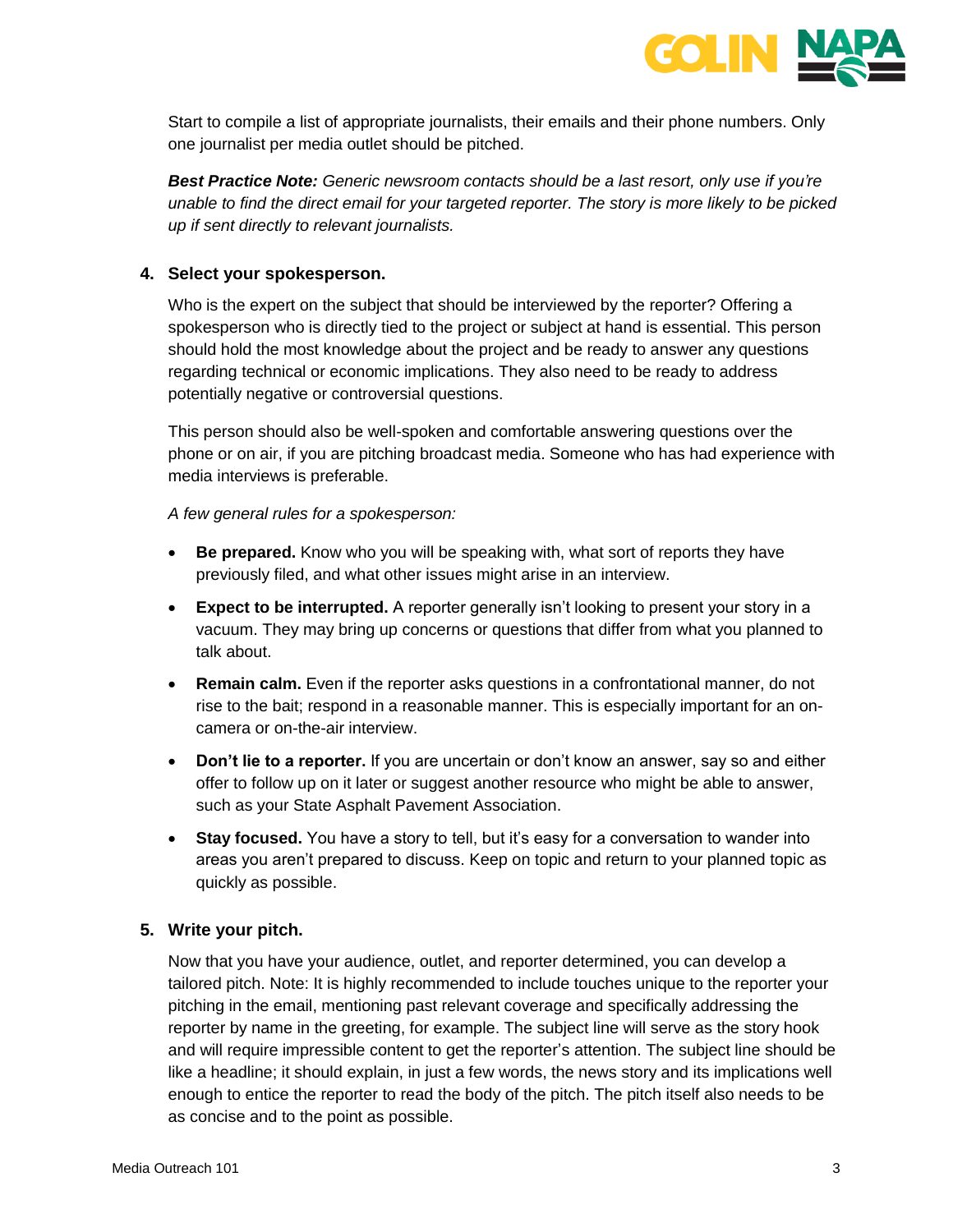

Structure your pitch in the following way:

- **i. Introduction —** A topline overview of the newsworthy story should be mentioned immediately. Follow that with the contractor and owner names, hyperlinking to applicable webpages, if possible. Include a SAPA contact, too, if they can discuss the project. For project story consider including contact information for the DOT or project owner. Check with the owner to see who should be listed; they may have a spokesperson who is not your contact. If you provide contact information for others, make sure they are forewarned; you don't someone to be surprised by an unexpected call from a reporter.
- **ii. Body —** Describe the project in further detail and its implications. In this section, convey the newsworthiness of the story. If there are any notable statistics to include, detail them in this section. The body of the email should be no more than one or two paragraphs. Remember, you aren't telling the full story here, just enough to pique the reporter's interest.
- **iii. Conclusion —** Offer up your expert spokesperson for an interview, noting their title and experience. Be sure to include their availability for an interview. The pitch should end with you telling the reporter to reach out to you to coordinate the interview.

# **6. Distribute your pitch and follow-up.**

Timing is everything when it comes to emailing your pitch. In order to increase visibility and response by a reporter, we recommend initial pitches be emailed between Monday and Wednesday between the hours of 8:30 a.m. and noon. Follow-up emails should be sent two to three days after the initial pitch. If follow-up emails receive no response, call the journalist directly.

As with the emails, call earlier in the day rather than later. Reporters are often on deadline in the afternoon and are less likely to be receptive to an unexpected call. During the phone call, remind the reporter of the email pitch, reiterate your spokesperson's availability for an interview, and ask if they would be interested in setting up an interview.

# **After the story**

Once a story is published or aired, share it on social media if you are happy with the coverage. You should link to the online version of the story, and use your post to add additional details or context. Also, be sure to tag the media outlet in your post or tweet.

# **Become a source**

Beyond pitching a story, you can also offer your spokesperson as a background source for a reporter, someone who is willing to help explain industry practices or terms or who can be on-call if the reporter has a question. Offering media an educational/informational tour of a plant or job site without the expectation of a story can be a good way to build a rapport and trust with a reporter, and it can help them improve their understanding of the industry and our work.

*For more information on communicating with the media, contact NAPA Vice President for Communications T. Carter Ross at 301-731-4748 or cross@asphaltpavement.org.*